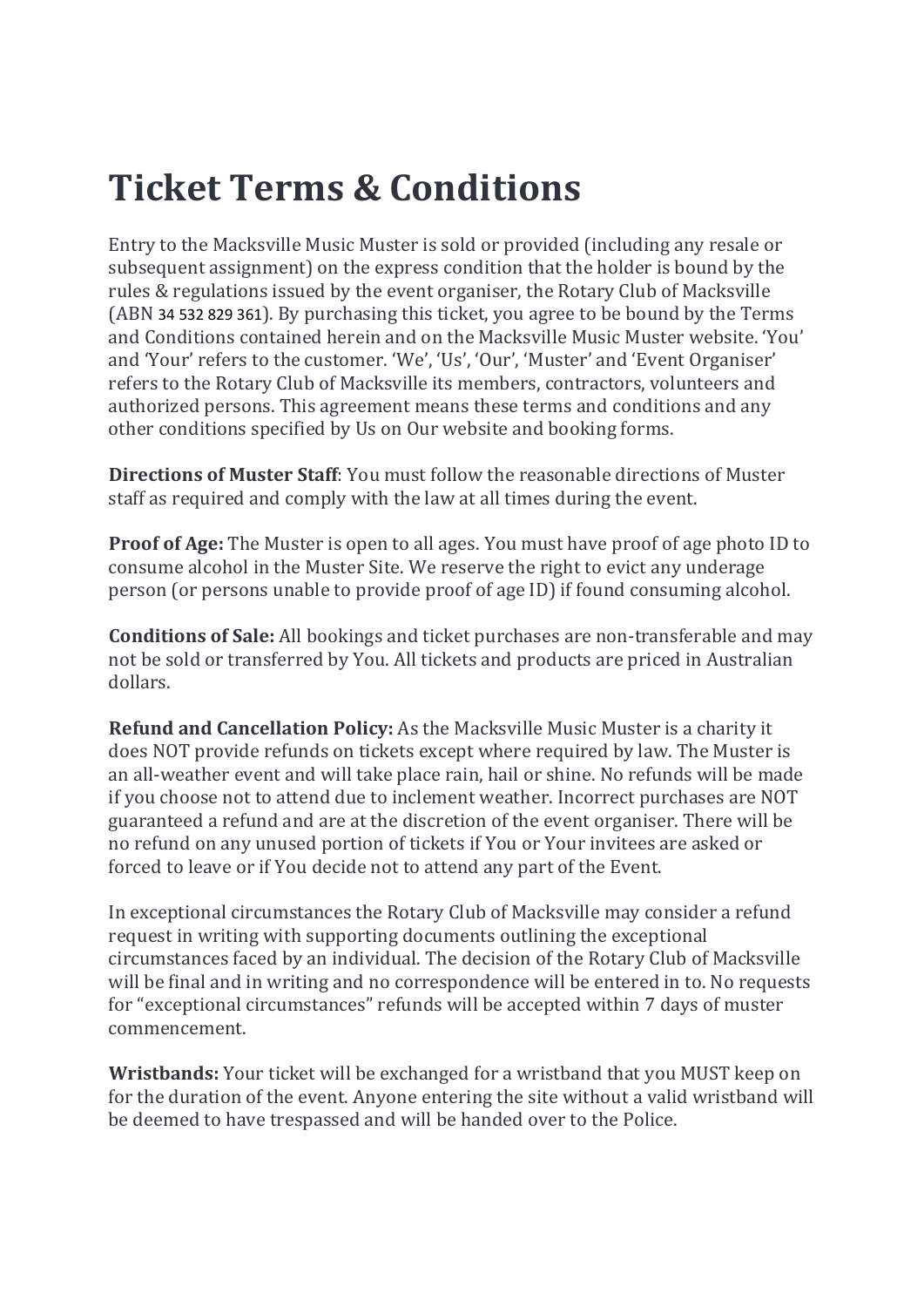Damaged or defaced wristbands will not be accepted and wristbands which are removed or tampered with will be rendered invalid and will not be replaced. Replacement is not available for lost, destroyed or stolen wristbands, unless proof of purchase is presented.

Entry Conditions: Admission to the Muster site (including campgrounds) is at the ticket holders' own risk. Appropriate footwear and clothing must be worn at all times whilst on the Muster site. You acknowledge that neither We nor the venue will be responsible for any loss or damage to property (including personal property such as bags, money or other personal items) brought to or purchased at the Event by You or Your invitees. You will be liable for any loss or damage caused at the Event by You or Your invitees. In the event of injury or illness We may, at Your cost, arrange medical treatment and/or emergency evacuation as deemed essential for your safety.

The Muster site is a Glass Free Zone. No glass is to be brought into any part of the venue.

Recording of the Muster: Still photographs and audio or visual recordings of the Event, other than those used for personal use including social media posting, are prohibited. By attending the Event as a ticket holder, You consent to being included in any film and/or sound recordings of the Event that may take place and agree for these recordings to be used by the Event Organiser.

Behaviour: You must ensure that You and Your invitees act in an orderly manner when attending the Event. We may refuse entry or evict You or any of Your invitees if they are behaving in a disorderly, offensive, threatening or inappropriate manner towards any person.

Smoking Policy: No smoking is permitted in any indoor area of the Muster.

Alcohol: The Muster venue is not licensed, and BYO alcohol may be consumed on site. Any Patron wishing to consume alcohol must have valid photographic ID (Australian driver's license, 'Proof of Age' card or valid Passport). You must be of legal age (18 years) to consume alcohol at the Muster. If you are found supplying alcohol to a minor (a person under 18 years of age) you will be evicted from the Event and will be referred to the police.

Drugs: if you are found supplying, consuming or in possession of illicit drugs anywhere on the Muster site (including campgrounds) you will be evicted from the premises and will be referred to the police.